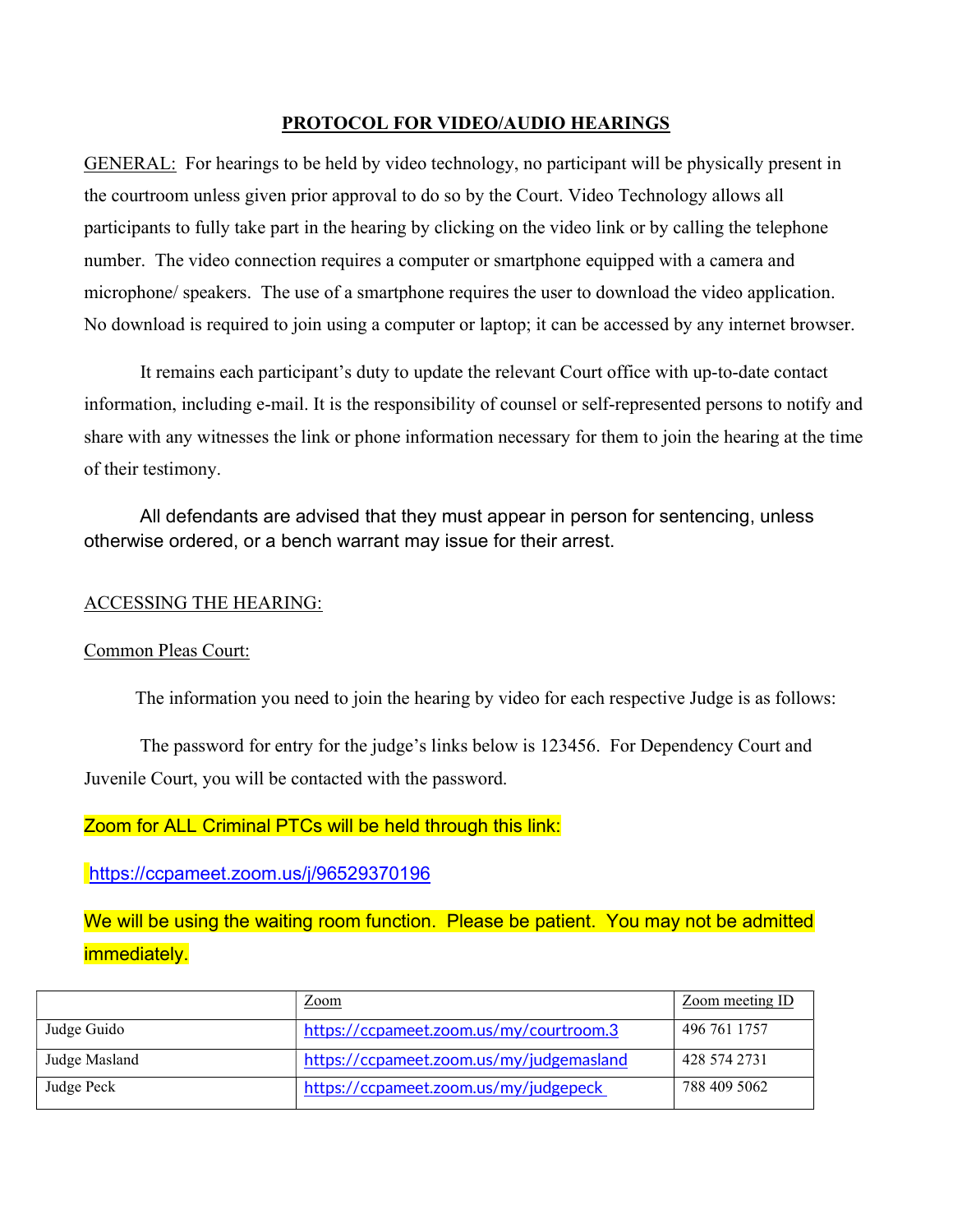| Judge Brewbaker               | https://ccpameet.zoom.us/my/judgebrewbaker  | 536 631 5441 |
|-------------------------------|---------------------------------------------|--------------|
| Judge Smith                   | https://ccpameet.zoom.us/my/judgesmith      | 348 391 6904 |
| Judge Hyams                   | https://ccpameet.zoom.us/my/judgehyams      | 951 271 2955 |
| Judge Sibert                  | https://ccpameet.zoom.us/my/judgesibert     | 303 046 0371 |
| Juvenile Dependency Hearings  | https://ccpameet.zoom.us/my/dependencycourt | 361 846 1828 |
| Juvenile Delinquency Hearings | https://ccpameet.zoom.us/my/juvenilecourt   | 646 312 8670 |
| Judge Hess                    | https://ccpameet.zoom.us/my/judgehess       | 558 427 8596 |

# Magisterial District Courts:

| MDJ Sanderson (using waiting room) | https://ccpameet.zoom.us/my/judgesanderson | 812 551 2298 |
|------------------------------------|--------------------------------------------|--------------|
| MDJ Freedman (using waiting room)  | https://ccpameet.zoom.us/my/judgefreedman  | 257 567 4124 |
| MDJ Silcox (using waiting room)    | https://ccpameet.zoom.us/my/judgesilcox    | 377 547 3299 |
| MDJ Birbeck (using waiting room)   | https://ccpameet.zoom.us/my/judgebirbeck   | 999 354 5102 |
| MDJ Fegley (passcode $-503139$ )   | https://ccpameet.zoom.us/my/judgefegley    | 592 727 1710 |
| <b>MDJ</b> Cohick                  | https://ccpameet.zoom.us/j/3993720989      | 399 372 0989 |
| MDJ Beckley (using waiting room)   | https://ccpameet.zoom.us/j/4735977609      | 473 597 7609 |
| MDJ Adams (using waiting room)     | https://ccpameet.zoom.us/my/judgeadams     | 623 001 4355 |
| <b>MDJ</b> Delozier                | https://ccpameet.zoom.us/my/judgedelozier  | 617 301 3542 |
| MDJ Martin (using waiting room)    | https://ccpameet.zoom.us/my/judgemartin    | 734 840 5431 |
| Central Court                      | https://ccpameet.zoom.us/my/centralcourt   | 687 095 9574 |

Participants and witnesses may be able to participate by telephone, but only if they have no access to video capabilities. Any participant in need of video capabilities may request same by calling or emailing court administration at 717-240-6200 or at courtadmin@ccpa.net. The courthouse has rooms dedicated for video streaming purposes where a participant may report and be heard remotely. Any technical difficulty with accessing the video hearing shall be directed to chambers of the respective judge by calling court administration at 717-240-6200.

Zoom has the following numbers. You will need to enter the personal meeting ID to join.

Dial by your location

 +1 312 626 6799 US (Chicago) +1 646 558 8656 US (New York) +1 301 715 8592 US (Germantown) +1 346 248 7799 US (Houston)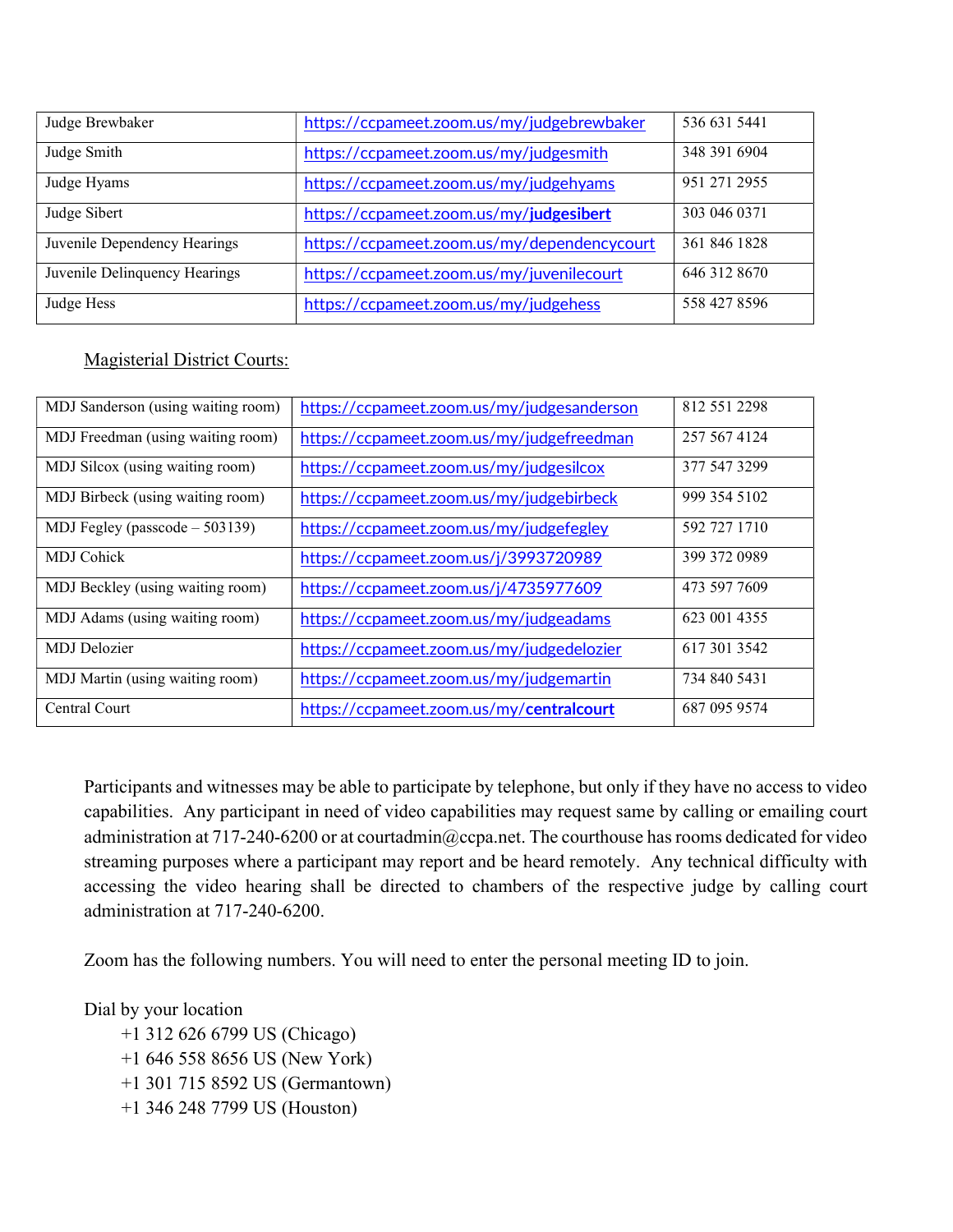+1 669 900 9128 US (San Jose) +1 253 215 8782 US (Tacoma)

### HEARING:

- 1. All parties and attorneys should be prompt to the hearing, wear court appropriate clothing and limit noise interference.
- 2. Copies of any documents that a party wishes to present in court are to be shared electronically with all other participants in advance of the hearing. All Exhibits must be pre-marked with exhibit numbers, paginated and dated. All Exhibits admitted into evidence will be printed by the Court and filed in the appropriate filing office. Proposed Exhibits shall be sent in PDF format at least one day in advance to the law clerk of the respective judge as follows:

| Law clerk to Judge Guido     | Crystle Craig        | ccraig@ccpa.net     |
|------------------------------|----------------------|---------------------|
| Law clerk to Judge Masland   | <b>Rick King</b>     | rking@ccpa.net      |
| Law clerk to Judge Peck      | Jordan Yatsko        | jyatsko@ccpa.net    |
| Law clerk to Judge Brewbaker | Matt Kudrick         | mkudrick@ccpa.net   |
| Law clerk to Judge Smith     | Erica Ernst          | $e$ ernst@ccpa.net  |
| Law clerk to Judge Hyams     | Peter Mershon        | pmershon@ccpa.net   |
| Law clerk to Judge Sibert    | <b>Stephen Speer</b> | $sspec(a) ccpa.net$ |

- 3. The host will allow discussion between advocates prior to the judge joining the hearing.
- 4. Witnesses need not be in the video until called to testify, but may be present unless sequestration has been requested. If same is requested, witnesses may wait in the virtual lobby where they cannot see or hear the proceedings.
- 5. All proceedings held via video are open to the public except where required by law to be a closed proceeding (such as juvenile matters). The public may access any such public hearing by logging in at the appropriate time to the respective judge's link listed above. All viewers are notified that they shall not cause any disruption to the proceedings at risk of being expelled from same.
- 6. Absolutely NO recording of the proceeding is allowed, to include video, audio, or screen shots. A court reporter will be at the hearing via video to make an official record the proceeding.